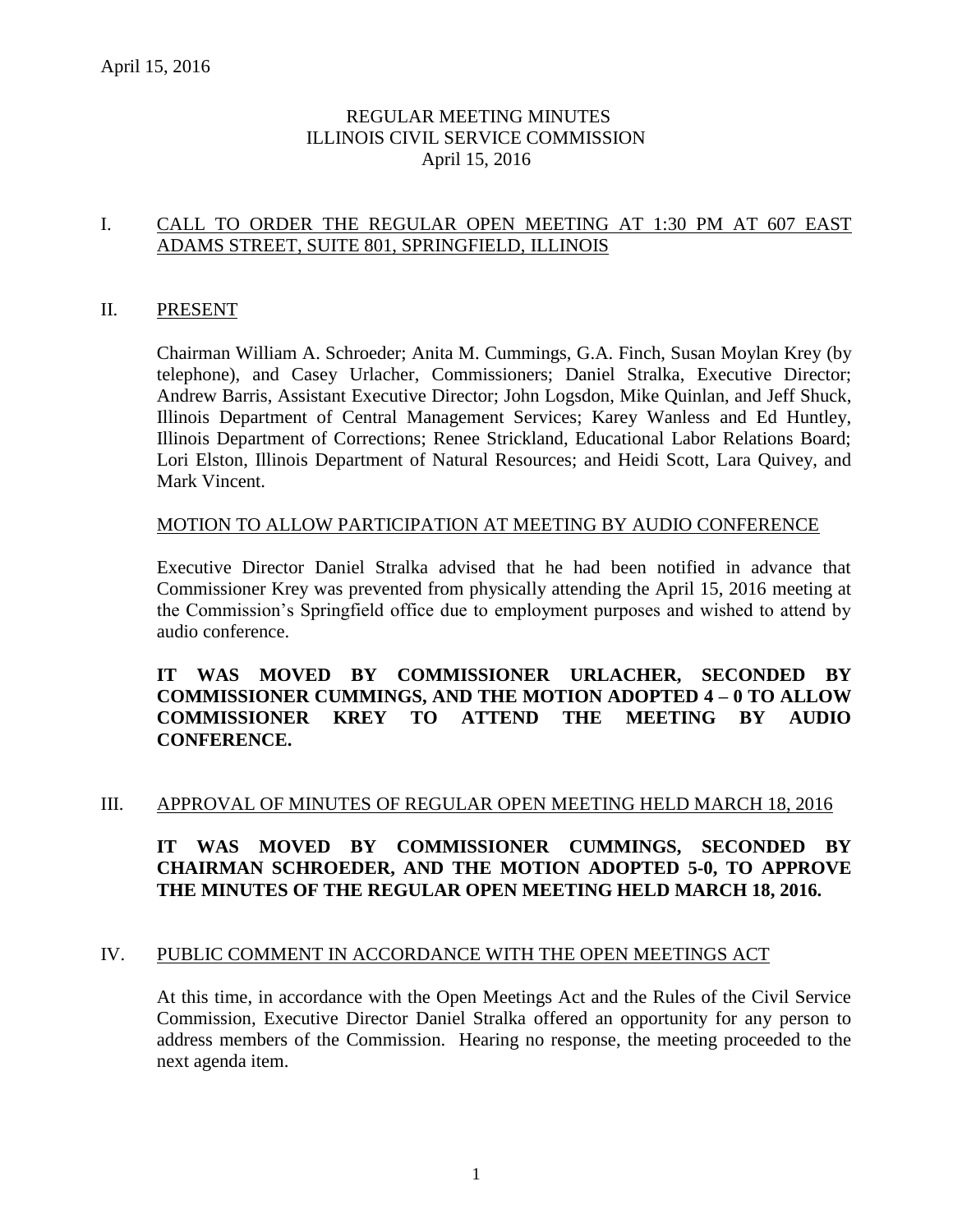#### $V<sub>1</sub>$ EXEMPTIONS UNDER SECTION  $4d(3)$  OF THE PERSONNEL CODE

# A. Report on Exempt Positions from Department of Central Management Services

|               | Total     | Number of Exempt |
|---------------|-----------|------------------|
| <u>Agency</u> | Employees | Positions        |
|               |           |                  |
|               |           |                  |
|               |           |                  |
|               |           |                  |
|               |           |                  |
|               |           |                  |
|               |           |                  |
|               |           |                  |
|               |           |                  |
|               |           |                  |
|               |           |                  |
|               |           |                  |
|               |           |                  |
|               |           |                  |
|               |           |                  |
|               |           |                  |
|               |           |                  |
|               |           |                  |
|               |           |                  |
|               |           |                  |
|               |           |                  |
|               |           |                  |
|               |           |                  |
|               |           |                  |
|               |           |                  |
|               |           |                  |
|               |           |                  |
|               |           |                  |
|               |           |                  |
|               |           |                  |
|               |           |                  |
|               |           |                  |
|               |           |                  |
|               |           |                  |
|               |           |                  |
|               |           |                  |
|               |           |                  |
|               |           |                  |
|               |           |                  |
|               |           |                  |
|               |           |                  |
|               |           |                  |
|               |           |                  |
|               |           |                  |
|               |           |                  |
|               |           |                  |
|               |           |                  |
|               |           |                  |
|               |           |                  |
|               |           |                  |
|               |           |                  |
|               |           |                  |
|               |           |                  |
|               |           |                  |
|               |           |                  |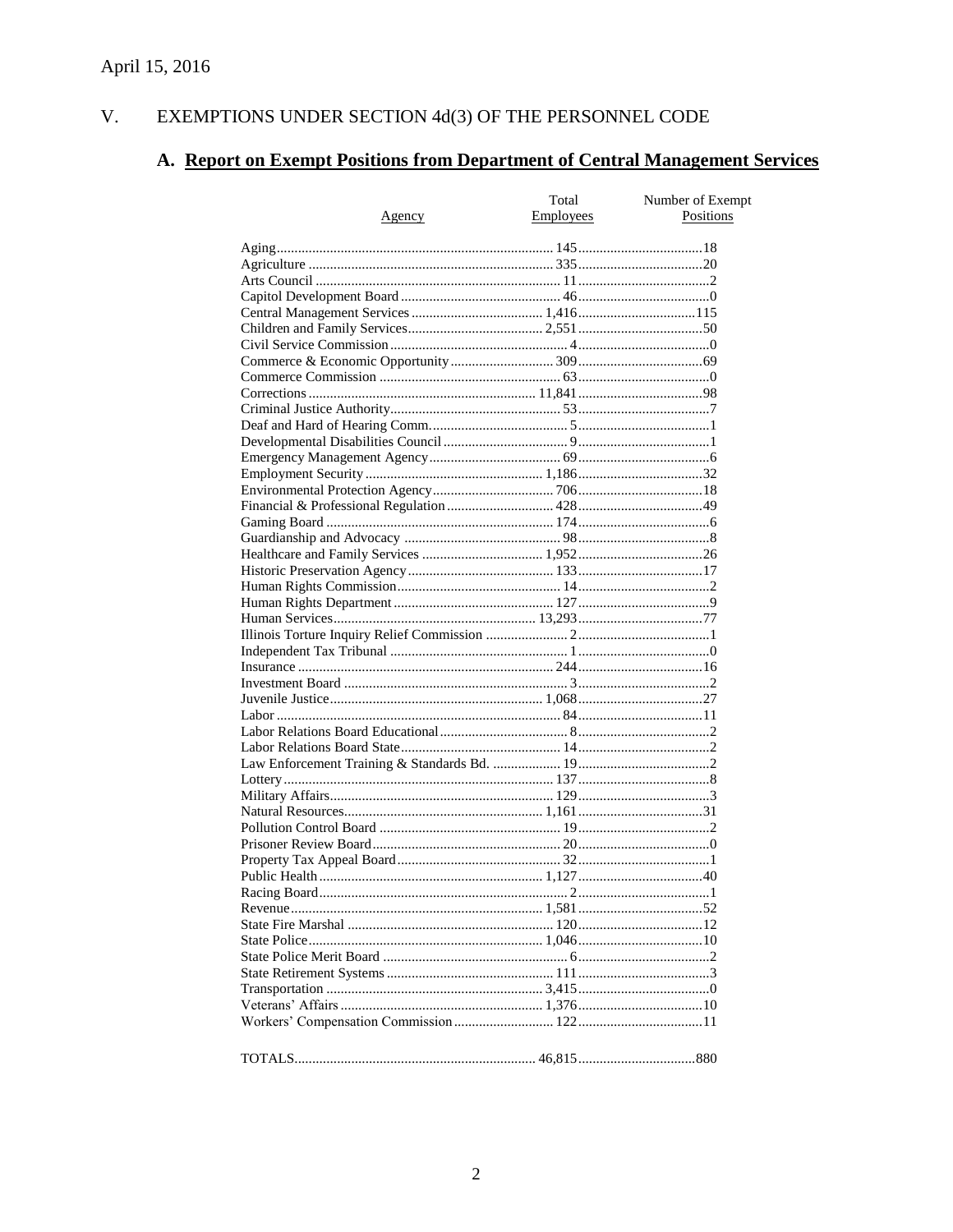#### **B. Governing Rule – Section 1.142 Jurisdiction B Exemptions**

- a) The Civil Service Commission shall exercise its judgment when determining whether a position qualifies for exemption from Jurisdiction B under Section 4d(3) of the Personnel Code. The Commission will consider any or all of the following factors inherent in the position and any other factors deemed relevant to the request for exemption:
	- 1) The amount and scope of principal policy making authority;
	- 2) The amount and scope of principal policy administering authority;
	- 3) The amount of independent authority to represent the agency, board or commission to individuals, legislators, organizations or other agencies relative to programmatic responsibilities;
	- 4) The capability to bind the agency, board or commission to a course of action;
	- 5) The nature of the program for which the position has principal policy responsibility;
	- 6) The placement of the position on the organizational chart of the agency, board or commission;
	- 7) The mission, size and geographical scope of the organizational entity or program within the agency, board or commission to which the position is allocated or detailed.
- b) The Commission may, upon its own action after 30 days notice to the Director of Central Management Services or upon the recommendation of the Director of the Department of Central Management Services, rescind the exemption of any position that no longer meets the requirements for exemption set forth in subsection (a). However, rescission of an exemption shall be approved after the Commission has determined that an adequate level of managerial control exists in exempt status that will insure responsive and accountable administrative control of the programs of the agency, board or commission.
- c) For all positions currently exempt by action of the Commission, the Director of Central Management Services shall inform the Commission promptly in writing of all changes in essential functions, reporting structure, working title, work location, position title, position number or specialized knowledge, skills, abilities, licensure or certification.
- d) Prior to granting an exemption from Jurisdiction B under Section 4d(3) of the Personnel Code, the Commission will notify the incumbent of the position, if any, of its proposed action. The incumbent may appear at the Commission meeting at which action is to be taken and present objections to the exemption request.

(Source: Amended at 34 Ill. Reg. 3485, effective March 3, 2010)

\* \* \*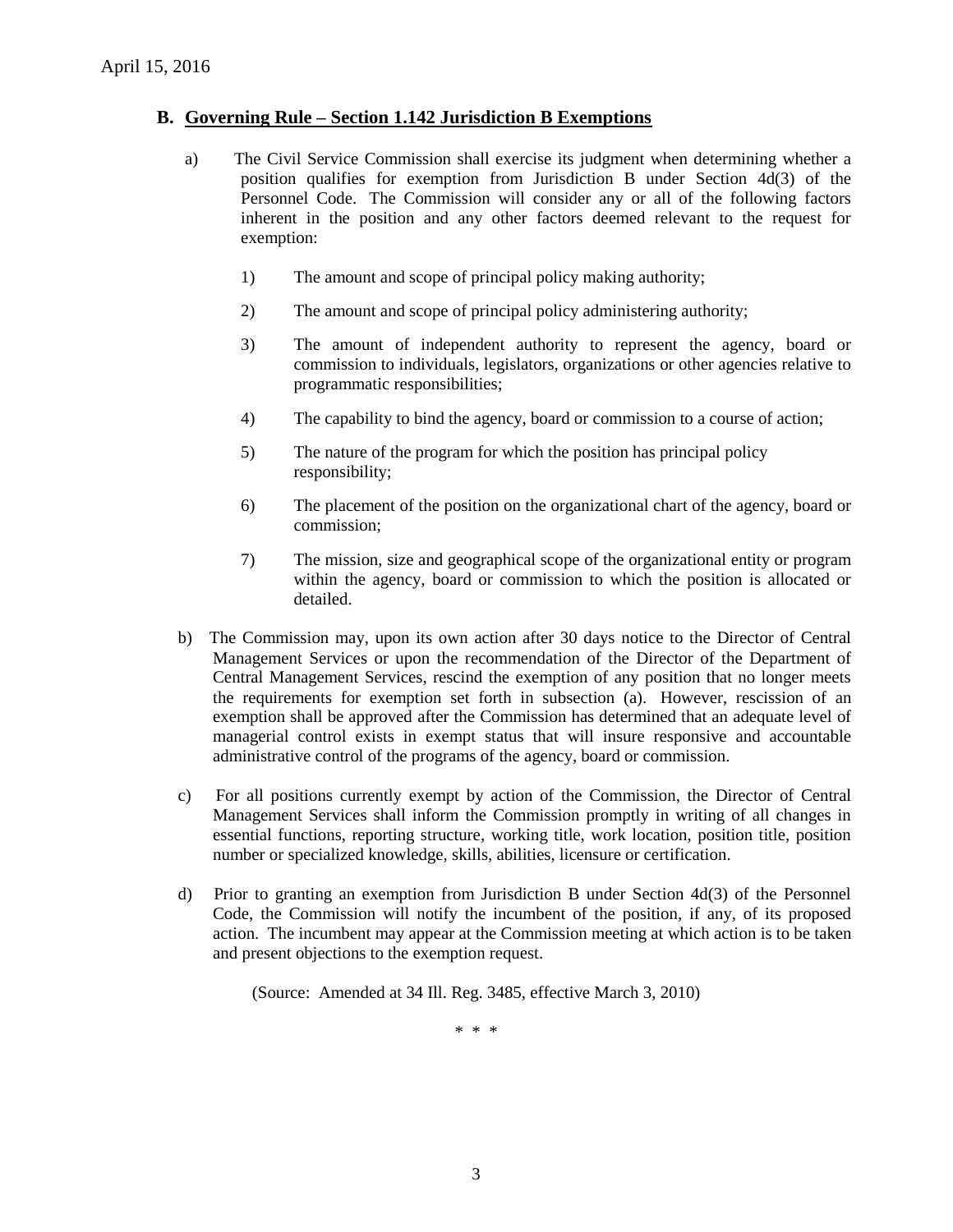# **C. Requests for 4d(3) Exemption**

Executive Director Daniel Stralka reported the following:

- $\triangleright$  As to Items C and D, by agreement between Commission Staff and Central Management Services, it is requested that Items C and D be continued to the Commission's May 20, 2016 meeting. These are two Labor Relations attorney positions that are anticipated to be part of a larger initiative related to the manner internal Labor Relations are conducted in State agencies.
- $\triangleright$  As to Item E, the agency asked to withdraw this request.
- $\triangleright$  As to Item F, the agency requested that this request be continued to the Commission's May 20, 2016 meeting. Staff had no objection to this request.
- $\triangleright$  As to Item G, this request is for a Chief Fiscal Officer at the Illinois Educational Labor Relations Board, a position that reports to the Executive Director. This position has principal policy responsibility for all the fiscal operations of the Board and serves as the liaison to the Governor's Office of Management and Budget. The Commission has historically approved such positions for exemption so Staff recommended approval of this request. Renee Strickland, Educational Labor Relations Board, confirmed the accuracy of these representations.
- $\triangleright$  As to Item H, this request is for a Chief Accountability Officer (CAO) at the Department of Natural Resources (DNR), a position that reports to the Director. This is a little unusual in that the CAO position is mandated by the Grant Accountability and Transparency Act (GATA) which is legislation designed to reduce administrative burdens on State grant-making agencies such as DNR and grantees, and to streamline the entire grant process and improve outcomes. The unusual part is that GATA by its terms states that the Governor's Office of Management & Budget (GOMB) is something of the overseer of the process and the agency CAOs act as liaisons to it. However, the Act also states that the CAOs are responsible for the State agency's implementation of and compliance with the rules for grant accountability.

The Commission had its first request for an exemption for a CAO position last May. At that time, the Staff and Commission rejected the idea that a CAO was entitled to a principal policy exemption because the GATA left the authority and responsibility with the GOMB. However, Staff revisited that position after receiving this request.

After consulting with both the agency and the GOMB, it was determined that while the GOMB has the authority for the grant administration rules, the CAOs will be principally responsible for ensuring their agencies are in compliance with the rules. This equates to the way in which the GATA program is carried out. Staff also found it significant that this CAO position has overall responsibility for the grant management program at DNR. It has significant input into the determination of grant recipients though this ultimate authority is solely with the agency director. It is noteworthy that DNR awards 300-400 grants a year in the amount of \$347,000,000. Finally, GOMB took the position that the grant of a principal policy exemption for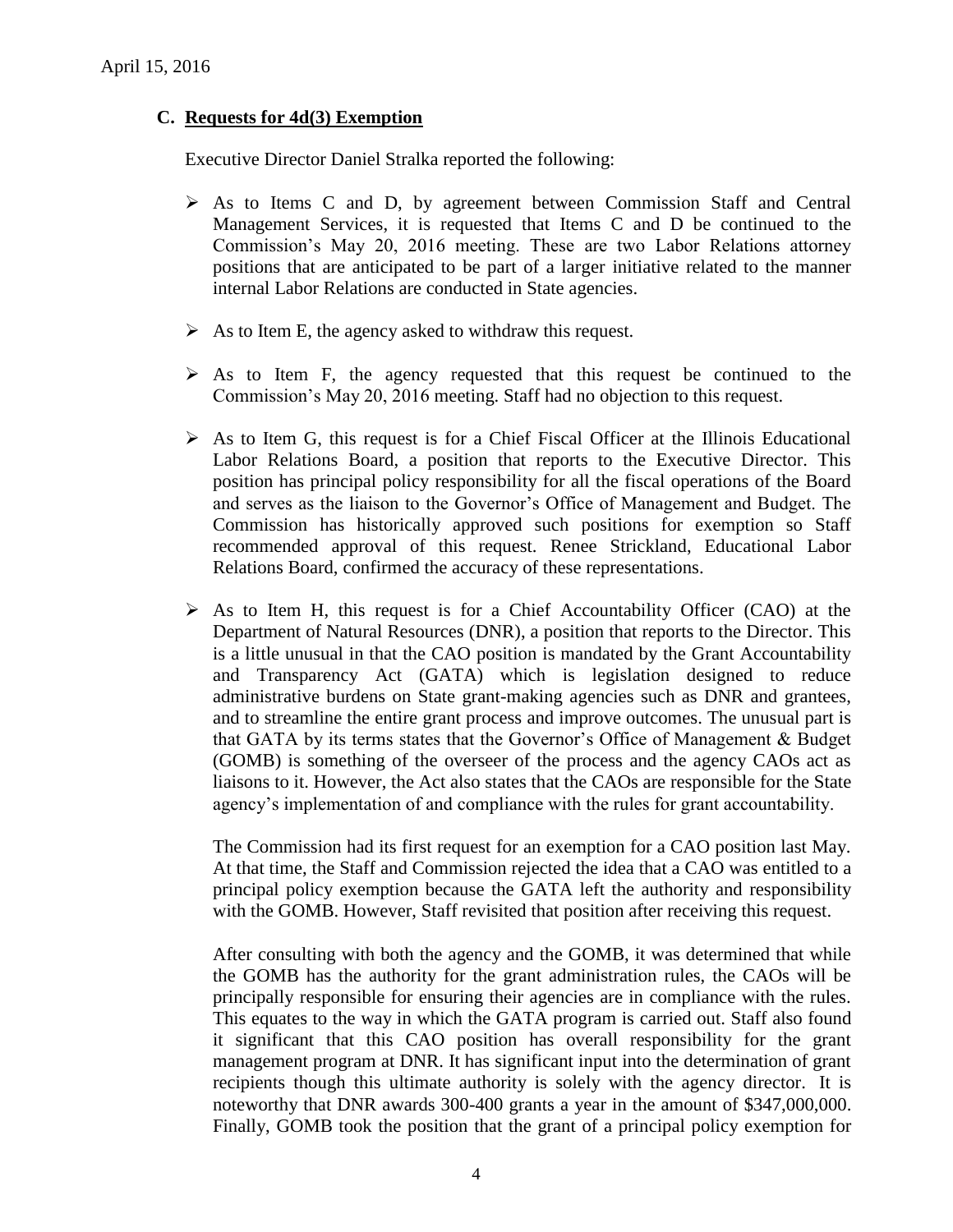CAO positions is not inappropriate. For all these reasons, Staff recommended approval of this request. Lori Elston, Illinois Department of Natural Resources-Classifications, confirmed the accuracy of these representations.

**IT WAS MOVED BY COMMISSIONER CUMMINGS, SECONDED BY COMMISSIONER URLACHER, THE MOTION ADOPTED 5-0 TO CONTINUE TO MAY 20, 2016 THE EXEMPTION REQUESTS FOR THE FOLLOWING POSITIONS:**

- **C: Chief Labor Counsel (Corrections)**
- **D: Chief Labor Counsel (Human Services)**
- **F: Deputy Director of Operations (Corrections)**

**IT WAS MOVED BY COMMISSIONER URLACHER, SECONDED BY CHAIRMAN SCHROEDER, THE MOTION ADOPTED 5-0 TO ACCEPT THE WITHDRAWAL OF THE EXEMPTION REQUEST FOR THE FOLLOWING POSITION:**

**E: Comptroller, Office of Finance and Management (Central Management Services)**

#### **IT WAS MOVED BY CHAIRMAN SCHROEDER, SECONDED BY COMMISSIONER URLACHER, THE MOTION ADOPTED 5-0 TO GRANT THE EXEMPTION REQUEST FOR THE FOLLOWING POSITIONS:**

- **G: Chief Fiscal Officer (Educational Labor Relations Board)**
- **H: Office Director, Office of Grant Management and Assistance/Chief Accountability Officer (Natural Resources)**

**The following 4d(3) exemption requests were continued to May 20 2016:**

#### **C. Illinois Department of Corrections**

| <b>Position Number</b>  | 40070-29-08-000-01-01                 |
|-------------------------|---------------------------------------|
| <b>Functional Title</b> | <b>Chief Labor Counsel</b>            |
| Incumbent               | Vacant                                |
| Supervisor              | Governor's Office Chief Labor Counsel |
| Location                | <b>Sangamon County</b>                |

#### **D. Illinois Department of Human Services**

| <b>Position Number</b>  | 40070-10-00-000-00-01                 |
|-------------------------|---------------------------------------|
| <b>Functional Title</b> | <b>Chief Labor Counsel</b>            |
| Incumbent               | Vacant                                |
| Supervisor              | Governor's Office Chief Labor Counsel |
| Location                | <b>Sangamon County</b>                |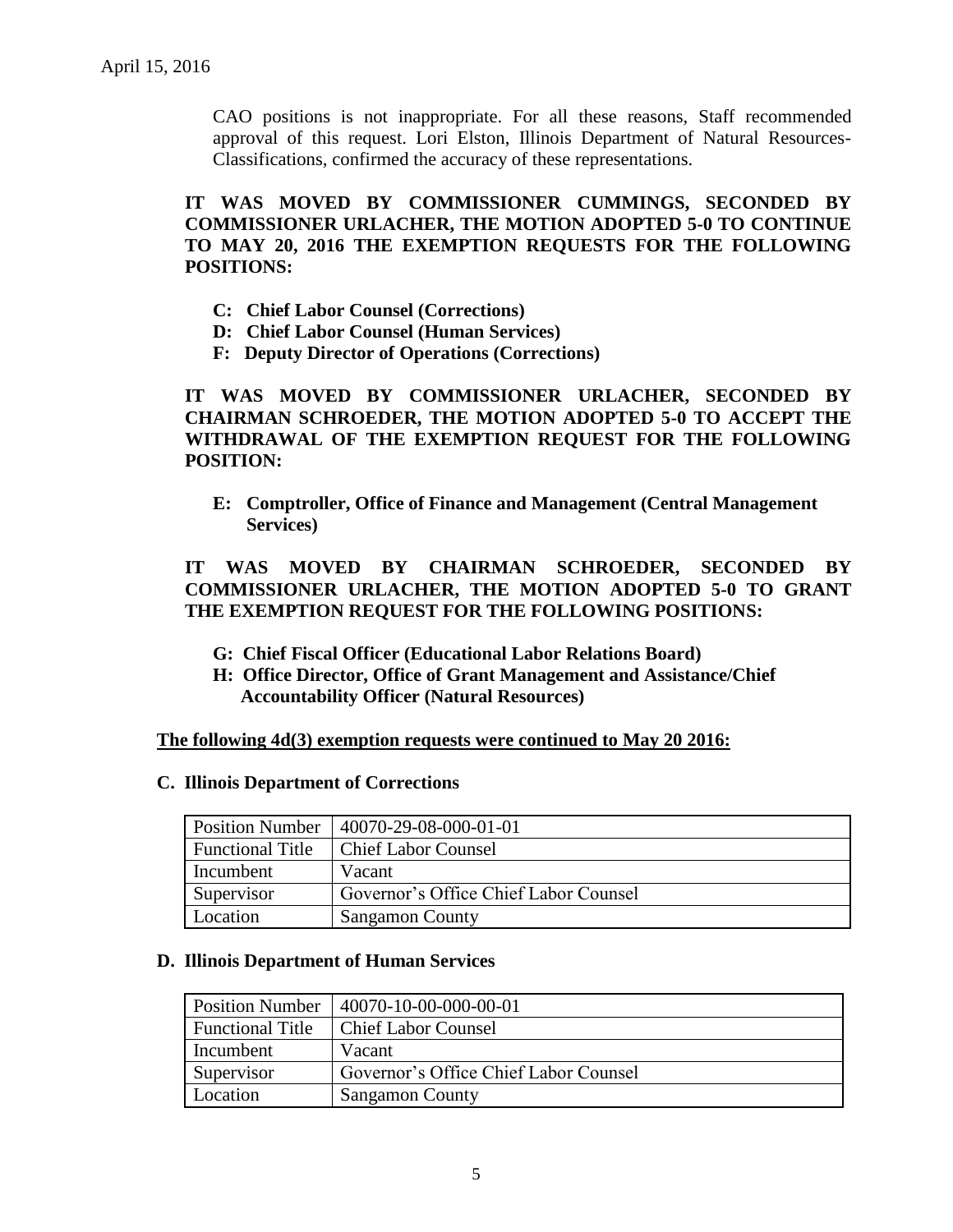| <b>Position Number</b>  | 40070-29-04-010-00-01                                        |
|-------------------------|--------------------------------------------------------------|
| <b>Functional Title</b> | Deputy Director of Operations                                |
| Incumbent               | Michael P. Atchison                                          |
|                         | Chief of Operations who reports to the Public Safety Officer |
| Supervisor              | who reports to the Director                                  |
| Location                | <b>Randolph County</b>                                       |

#### **F. Illinois Department of Corrections**

#### **The following 4d(3) exemption was withdrawn on April 15, 2016:**

#### **E. Illinois Department of Central Management Services**

|                         | Position Number   40070-37-50-200-00-01             |
|-------------------------|-----------------------------------------------------|
| <b>Functional Title</b> | Comptroller, Office of Finance and Management       |
| Incumbent               | Vacant                                              |
| Supervisor              | Chief Financial Officer who reports to the Director |
| Location                | <b>Sangamon County</b>                              |

#### **The following 4d(3) exemption requests were granted on April 15, 2016:**

#### **G. Illinois Educational Labor Relations Board**

| <b>Position Number</b>  | $ 40070-50-14-100-00-01$    |
|-------------------------|-----------------------------|
| <b>Functional Title</b> | <b>Chief Fiscal Officer</b> |
| Incumbent               | Vacant                      |
| Supervisor              | <b>Executive Director</b>   |
| Location                | <b>Sangamon County</b>      |

#### **H. Illinois Department of Natural Resources**

| <b>Position Number</b>  | $ 40070-12-12-000-00-01 $                                   |
|-------------------------|-------------------------------------------------------------|
| <b>Functional Title</b> | Office Director, Office of Grant Management and Assistance/ |
|                         | <b>Chief Accountability Officer</b>                         |
| Incumbent               | Lisa LaBonte                                                |
| Supervisor              | Director                                                    |
| Location                | <b>Sangamon County</b>                                      |

#### VI. CLASS SPECIFICATIONS

# **A. Governing Rule – Section 1.45 Classification Plan**

The Commission will review the class specifications requiring Commission approval under the Classification Plan and will approve those that meet the requirements of the Personnel Code and Personnel Rules and conform to the following accepted principles of position classification: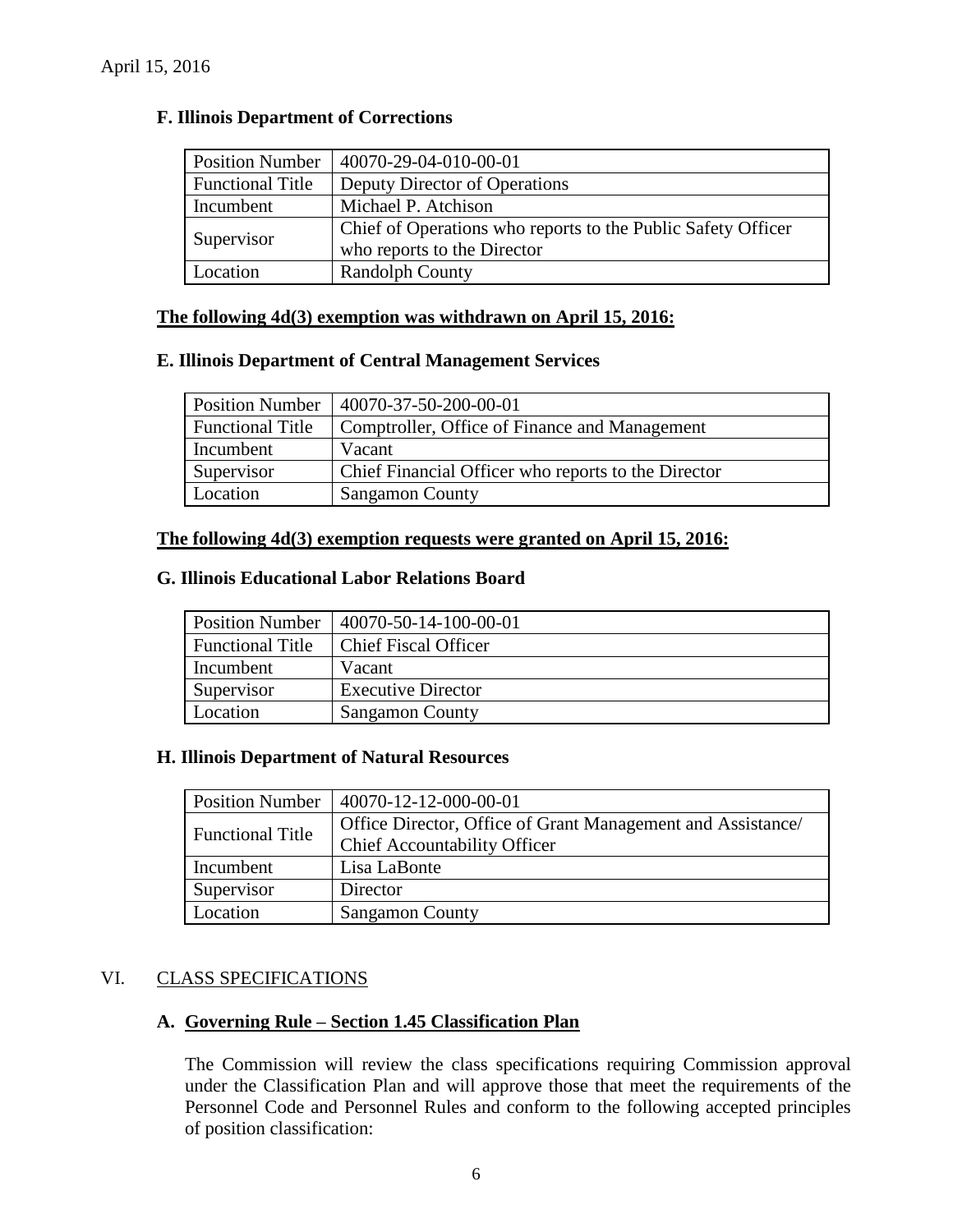- a) The specifications are descriptive of the work being done or that will be done;
- b) Identifiable differentials are set forth among classes that are sufficiently significant to permit the assignment of individual positions to the appropriate class;
- c) Reasonable career promotional opportunities are provided;
- d) The specifications provide a reasonable and valid basis for selection screening by merit examinations;
- e) All requirements of the positions are consistent with classes similar in difficulty, complexity and nature of work.

The following class titles were submitted for abolishment, creation, and revision by the Director of the Illinois Department of Central Management Services (CMS):

#### **B. None submitted**

**IT WAS MOVED BY COMMISSIONER CUMMINGS, SECONDED BY COMMISSIONER URLACHER, AND THE MOTION ADOPTED 5-0 TO DISAPPROVE ANY CLASS SPECIFICATIONS RECEIVED BY THE COMMISSION STAFF NOT CONTAINED IN THIS AGENDA TO ALLOW ADEQUATE STUDY.** 

# VII. PERSONNEL RULES

# **A. Civil Service Commission Governing Rule – Section 1.310 Personnel Rules**

The Commission has power to disapprove new rules or amendments to existing rules submitted by the Director of Central Management Services. Such proposed new rules or amendments of existing rules submitted to the Commission shall be accompanied by a report of proceedings attending the prior public hearing required by law with respect to them. If the Commission does not disapprove new rules or any amendment to existing rules within 30 days following the receipt from the Director of Central Management Services, the new rules or amendments have the force and effect of law after filing by the Director with the Secretary of State.

#### **B. Section 305.310 Extends Jurisdiction A, B, and C (December 9, 2013)**

- a) Effective March 9, 2013, the Personnel Code Jurisdictions A, B and C will be extended to the Illinois Department of Transportation positions currently classified as Sign Hanger and Sign Hanger Foreman.
- b) With the exception of those employees who have already been determined qualified, the foregoing affected employees will be required to qualify within six months in the same kind of examination as those required for entrance examinations for comparable positions. All other appointments subsequent to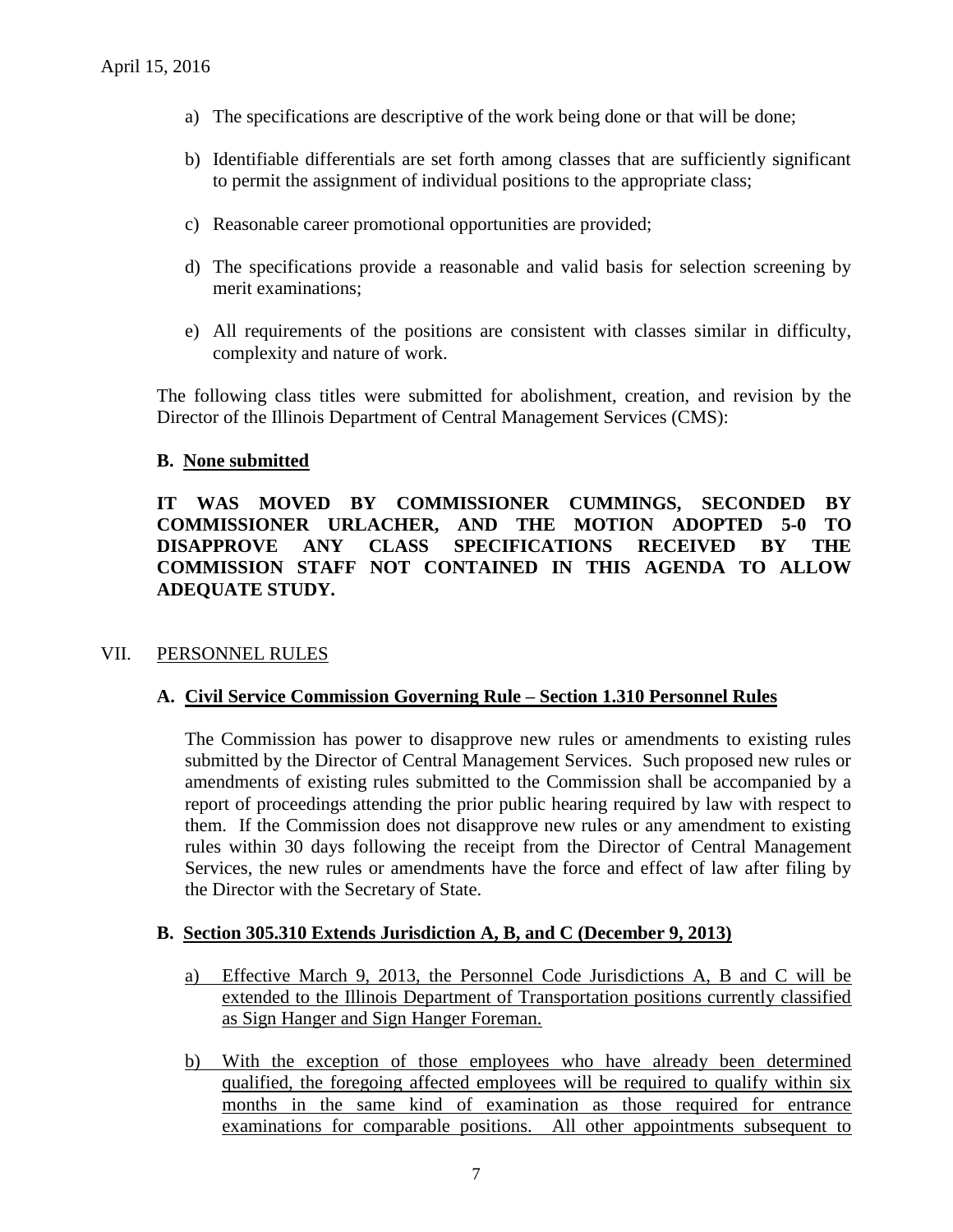December 9, 2013 will be made pursuant to provisions of the Illinois Personnel Code and the rules of the Department of Central Management Services (see 80 Ill. Adm. Code 301, 302, 303, 304, 310 and 320). No provision of this Section in any way affects the status of employees already holding certified status under the Illinois Personnel Code. All other provisions of the Illinois Personnel Code and rules of the Department of Central Management Services will apply to the affected employees effective December 9, 2013.

(Source: Added at \_\_\_\_\_ Ill. Reg. \_\_\_\_, effective \_\_\_\_\_\_\_\_\_\_\_\_\_\_\_\_)

Staff Analysis: Assistant Executive Director Andrew Barris indicated he had a concern with the effective date of the amendment and turned it over to John Logsdon, Central Management Services (CMS) Technical Services, to provide the explanation to the Commissioners. John Logsdon stated that Sign Hanger and Sign Hanger Foremen positions were formerly prevailing rate positions that were partially exempt from the Personnel Code pursuant to Section 4d(4). As of December 9, 2013 the Illinois Labor Relations Board placed these positions in State bargaining unit HR001. Since these positions were no longer prevailing rate, CMS had to extend jurisdiction to include them. Executive Director Daniel Stralka asked about the reason for the delay. Jeff Shuck, CMS Legal Services, indicated there was a miscommunication between CMS Labor Relations which oversaw their placement in the bargaining unit and CMS Legal which was responsible for the Personnel Rule amendment. He also noted that there was a typographical error in the amendment language as to the effective date but it was published with the accurate date.

**IT WAS MOVED BY COMMISSIONER URLACHER, SECONDED BY COMMISSIONER CUMMINGS, AND THE MOTION ADOPTED 5-0 TO DISAPPROVE ANY AMENDMENTS TO PERSONNEL RULES RECEIVED BY THE COMMISSION STAFF BUT NOT CONTAINED IN THIS AGENDA TO ALLOW ADEQUATE STUDY.** 

# VIII. MOTION TO CLOSE A PORTION OF THE MEETING

**IT WAS MOVED BY COMMISSIONER URLACHER, SECONDED BY COMMISSIONER CUMMINGS, AND BY ROLL CALL VOTE THE MOTION ADOPTED 5-0 TO CLOSE A PORTION OF THE MEETING PURSUANT TO SUBSECTIONS 2(c)(1), 2(c)(4), AND 2(c)(11) OF THE OPEN MEETINGS ACT.**

| <b>SCHROEDER YES</b> |            | <b>CUMMINGS</b> | - YES |
|----------------------|------------|-----------------|-------|
| <b>FINCH</b>         | <b>YES</b> | <b>KREY</b>     | YES.  |
| URLACHER             | <b>YES</b> |                 |       |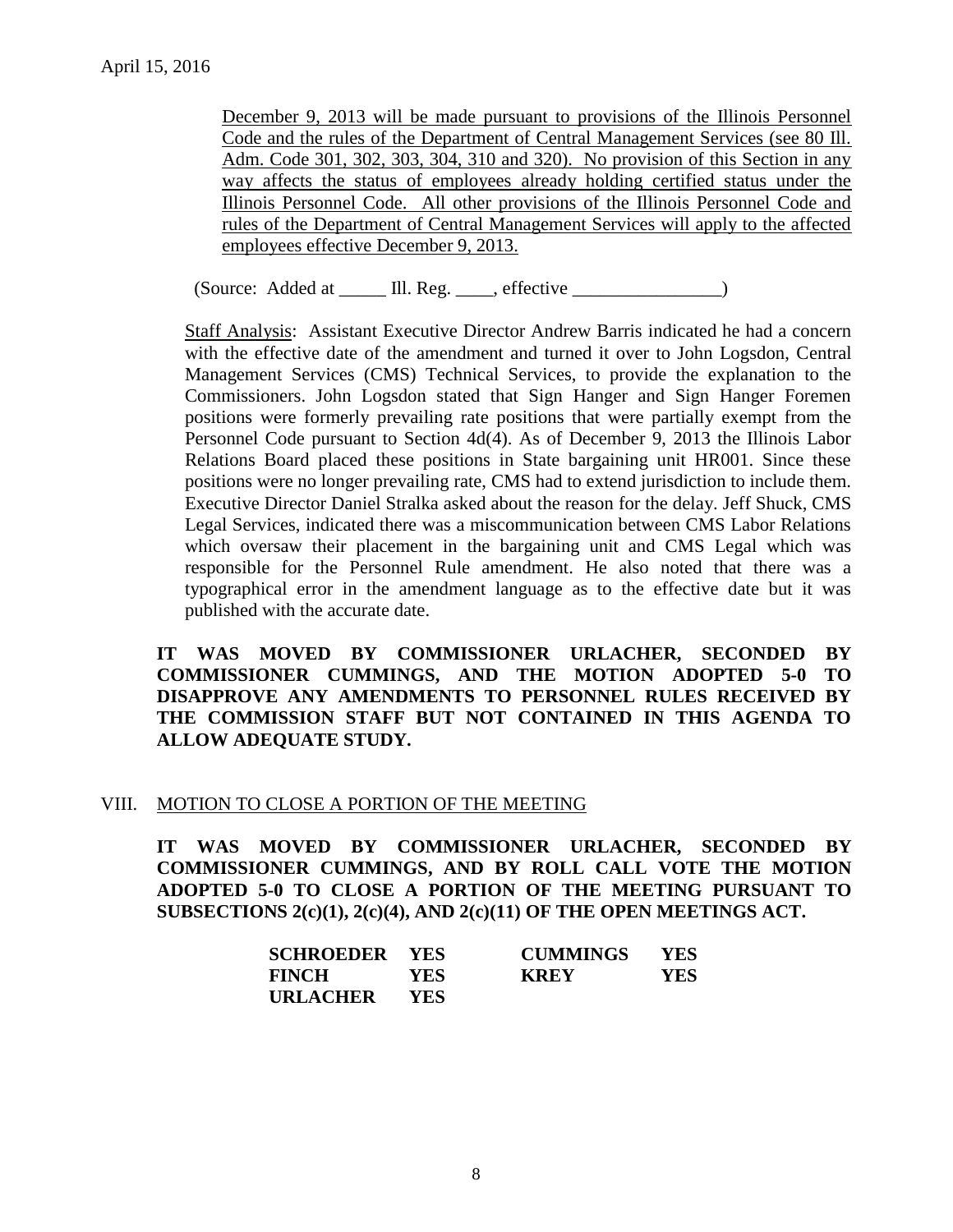#### April 15, 2016

#### IX. RECONVENE THE OPEN MEETING

Upon due and proper notice the regular open meeting of the Illinois Civil Service Commission was reconvened at 607 East Adams Street, Suite 801, Springfield, Illinois at 2:08 p.m.

#### PRESENT

Chairman William A. Schroeder; Anita M. Cummings, G.A. Finch, Susan Moylan Krey (by telephone), and Casey Urlacher, Commissioners; Daniel Stralka, Executive Director; Andrew Barris, Assistant Executive Director; and Heidi Scott, Lara Quivey, and Mark Vincent.

#### X. NON-MERIT APPOINTMENT REPORT

Set forth below is the number of consecutive non-merit appointments made by each department as reported by Central Management Services:

| <b>Agency</b>                          |                | $2/29/16$ 3/31/16 | 3/31/15        |
|----------------------------------------|----------------|-------------------|----------------|
| Agriculture                            | $\mathbf{0}$   |                   |                |
| <b>Central Management Services</b>     | 2              | 4                 | 2              |
| <b>Children and Family Services</b>    | 0              |                   | $\mathcal{D}$  |
| <b>Employment Security</b>             |                |                   |                |
| Financial and Professional Regulation  |                | 1                 |                |
| <b>Healthcare and Family Services</b>  | 5              | 3                 | 2              |
| <b>Human Services</b>                  | 15             | 11                | $\overline{2}$ |
| Insurance                              | $\overline{2}$ | 2                 |                |
| <b>Natural Resources</b>               | 6              | 6                 | 3              |
| <b>State Police</b>                    | 0              |                   |                |
| <b>State Retirement Systems</b>        | 3              | 5                 |                |
| Transportation                         | 7              | 5.                | $\mathfrak{D}$ |
| <b>Workers Compensation Commission</b> | 3              | 1                 |                |
| <b>Totals</b>                          | 45             | 42                |                |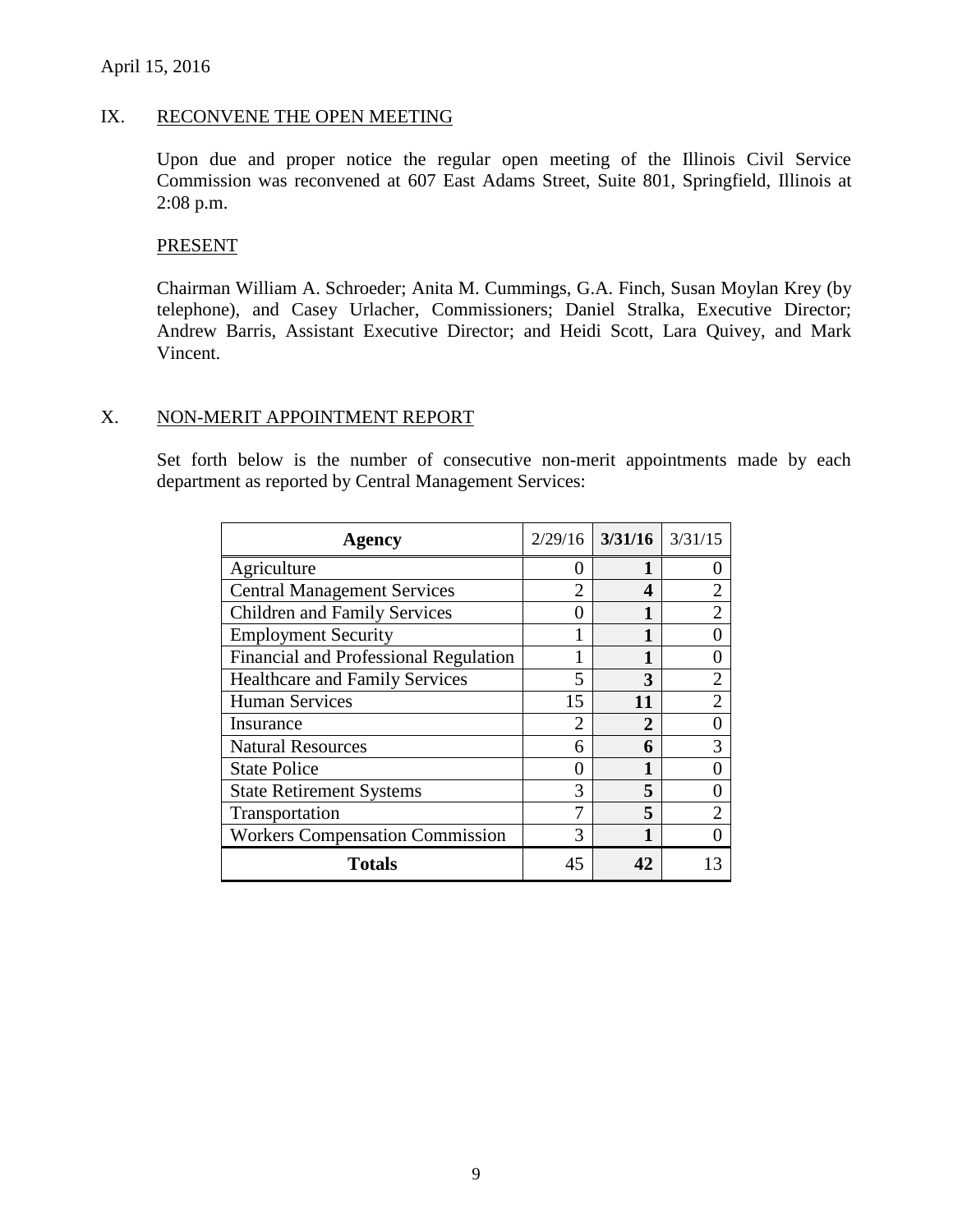### XI. INTERLOCUTORY APPEAL

#### **RV-20-16**

| Employee    | <b>Jeffrey Atterberry</b>                        | <b>Appeal Date</b>                   | 10/15/15                    |
|-------------|--------------------------------------------------|--------------------------------------|-----------------------------|
| Agency      | Financial & Professional<br>Regulation / Central | Decision Date $\vert 03/21/16 \vert$ |                             |
|             | <b>Management Services</b>                       |                                      |                             |
| Appeal Type | <b>Rule Violation</b>                            | Proposal for                         | Dismiss for no jurisdiction |
| <b>ALJ</b>  | <b>Andrew Barris</b>                             | Decision                             | (filed a grievance on same  |
|             |                                                  |                                      | subject as appeal).         |

**IT WAS MOVED BY COMMISSIONER FINCH, SECONDED BY CHAIRMAN SCHROEDER, AND BY ROLL CALL VOTE OF 5-0 THE MOTION ADOPTED TO AFFIRM AND ADOPT THE PROPOSAL FOR DECISION OF THE ADMINISTRATIVE LAW JUDGE TO DISMISS THE APPEAL BECAUSE A UNION GRIEVANCE WAS PREVIOUSLY FILED ON THE SUBJECT SO THERE IS NO JURISDICTION.**

| <b>SCHROEDER YES</b> |      | <b>CUMMINGS</b> | <b>YES</b> |
|----------------------|------|-----------------|------------|
| <b>FINCH</b>         | YES. | <b>KREY</b>     | YES        |
| <b>URLACHER</b>      | YES. |                 |            |

#### XII. PUBLICLY ANNOUNCED DECISIONS RESULTING FROM APPEALS

#### **DA-8-16**

| Employee    | Craighton Watt       | <b>Appeal Date</b>   | 8/26/15           |
|-------------|----------------------|----------------------|-------------------|
| Agency      | Corrections          | <b>Decision Date</b> | 3/31/16           |
| Appeal Type | Discharge            | Proposal for         | Discharge upheld. |
| ALJ         | <b>Andrew Barris</b> | Decision             |                   |

**IT WAS MOVED BY CHAIRMAN SCHROEDER, SECONDED BY COMMISSIONER URLACHER, AND BY ROLL CALL VOTE OF 5-0 THE MOTION ADOPTED TO AFFIRM AND ADOPT THE PROPOSAL FOR DECISION OF THE ADMINISTRATIVE LAW JUDGE THAT THE PROVEN CHARGES WARRANT DISCHARGE FOR THE REASONS SET FORTH IN THE PROPOSAL FOR DECISION DATED MARCH 31, 2016.**

| <b>SCHROEDER YES</b> |            | <b>CUMMINGS</b> | - YES - |
|----------------------|------------|-----------------|---------|
| <b>FINCH</b>         | YES-       | <b>KREY</b>     | YES.    |
| URLACHER             | <b>YES</b> |                 |         |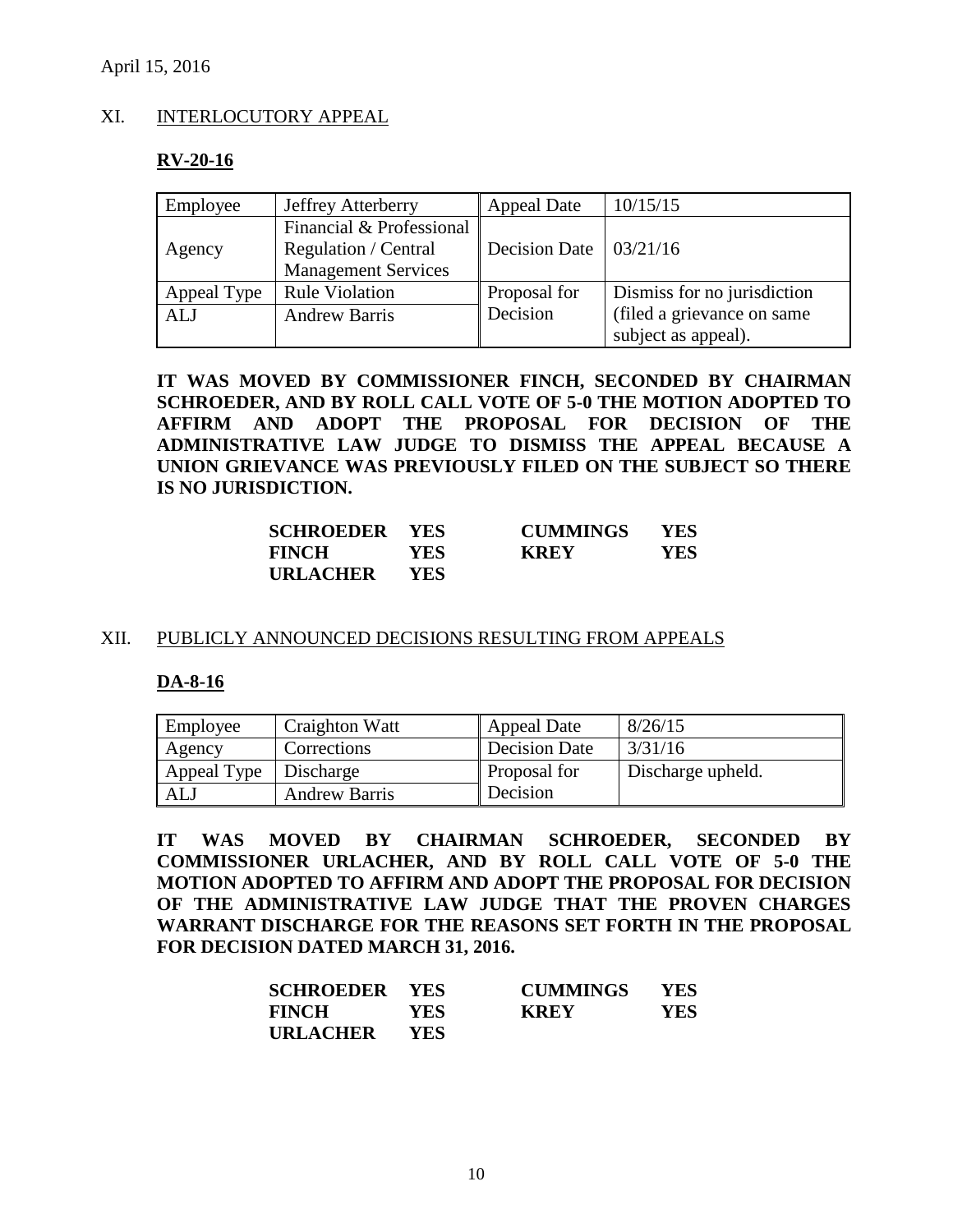#### **DA-23-16**

| Employee    | Heidi S. Scott       | <b>Appeal Date</b>   | 11/02/15          |
|-------------|----------------------|----------------------|-------------------|
| Agency      | Corrections          | <b>Decision Date</b> | 03/31/16          |
| Appeal Type | Discharge            | Proposal for         | Discharge upheld. |
| ALJ         | <b>Andrew Barris</b> | Decision             |                   |

**IT WAS MOVED BY COMMISSIONER CUMMINGS, SECONDED BY CHAIRMAN SCHROEDER, AND BY ROLL CALL VOTE OF 3-2 THE MOTION ADOPTED TO AFFIRM AND ADOPT THE FINDINGS OF FACT AND PARTIALLY AFFIRM AND ADOPT THE CONCLUSIONS OF LAW WHILE MODIFYING THE RECOMMENDATION THAT DISCHARGE IS THE APPROPRIATE LEVEL OF DISCIPLINE TO BE IMPOSED.** 

**THE WRITTEN CHARGES FOR DISCHARGE HAVE BEEN PROVEN BUT CONSIDERING THE NATURE OF THE OFFENSE, THE EMPLOYEE'S PERFORMANCE RECORD INCLUDING DISCIPLINARY HISTORY AND LENGTH OF CONTINUOUS SERVICE, THE PROVEN CHARGES DO NOT RISE TO THE LEVEL WHICH SOUND PUBLIC OPINION RECOGNIZES AS GOOD CAUSE FOR THE EMPLOYEE TO NO LONGER HOLD THE POSITION IN LIGHT OF OTHER CASES IN WHICH THE COMMISSION HAS IMPOSED LESS THAN DISCHARGE AND THAT SCOTT HAD NO EXPECTATION THAT DISCHARGE WOULD RESULT FROM SIMPLY A MISTAKE AND THAT DISCHARGE WAS DISPROPORTIONATE TO THE OFFENSE.**

| <b>SCHROEDER YES</b> |     | <b>CUMMINGS</b> | YES. |
|----------------------|-----|-----------------|------|
| <b>FINCH</b>         | NO. | <b>KREY</b>     | YES  |
| <b>URLACHER</b>      | NO. |                 |      |

#### **DA-24-16**

| Employee    | Dale W. Hess, Jr.     | <b>Appeal Date</b>   | 11/16/15          |
|-------------|-----------------------|----------------------|-------------------|
| Agency      | <b>Human Services</b> | <b>Decision Date</b> | 04/01/16          |
| Appeal Type | Discharge             | Proposal for         | Discharge upheld. |
| ALJ         | <b>Andrew Barris</b>  | Decision             |                   |

**IT WAS MOVED BY COMMISSIONER CUMMINGS, SECONDED BY CHAIRMAN SCHROEDER, AND BY ROLL CALL VOTE OF 5-0 THE MOTION ADOPTED TO AFFIRM AND ADOPT THE PROPOSAL FOR DECISION OF THE ADMINISTRATIVE LAW JUDGE THAT THE PROVEN CHARGES WARRANT DISCHARGE FOR THE REASONS SET FORTH IN THE PROPOSAL FOR DECISION DATED APRIL 1, 2016.**

| <b>SCHROEDER YES</b> |            | <b>CUMMINGS</b> | <b>YES</b> |
|----------------------|------------|-----------------|------------|
| <b>FINCH</b>         | <b>YES</b> | <b>KREY</b>     | <b>YES</b> |
| URLACHER             | <b>YES</b> |                 |            |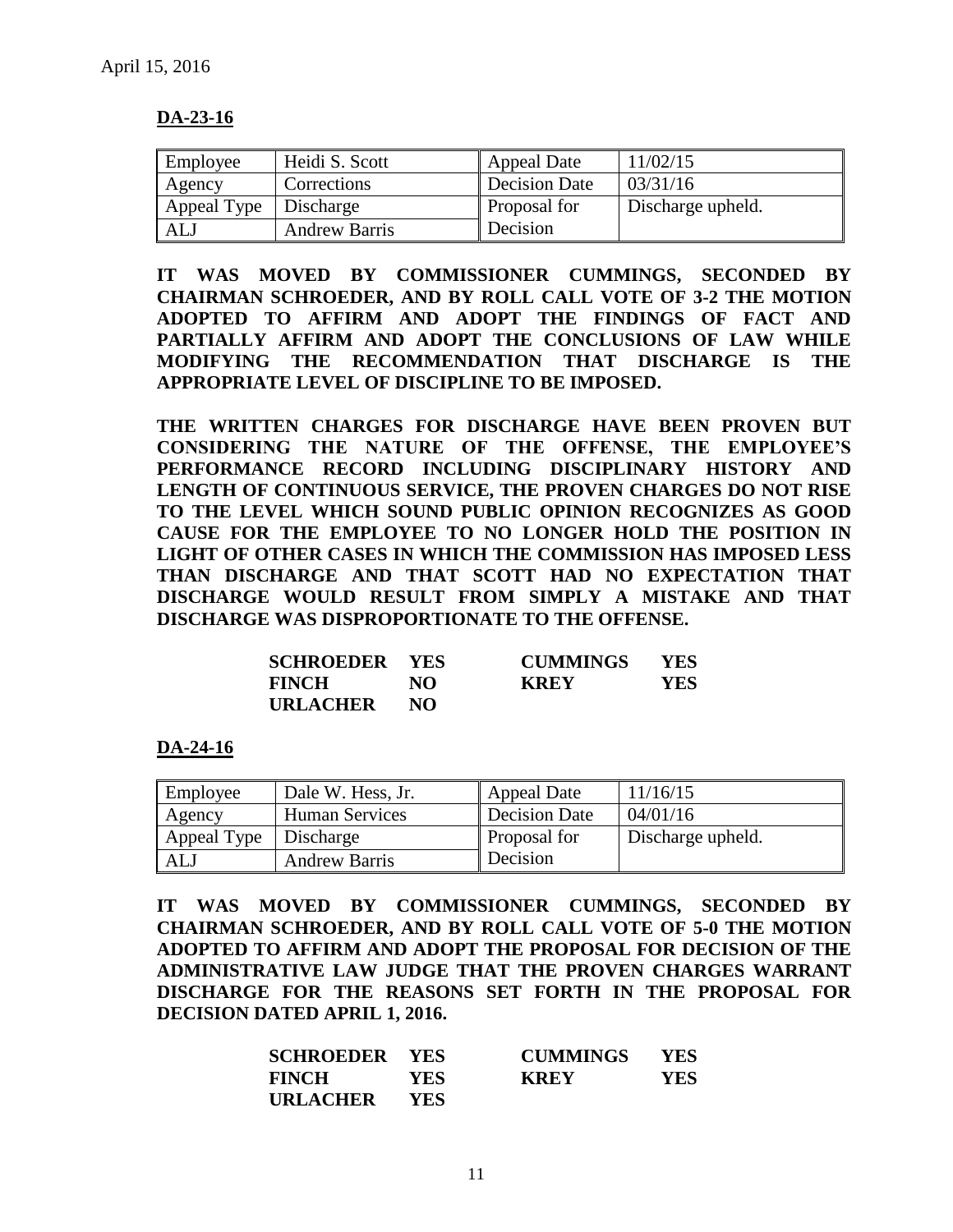# XIII. CHAIRMAN REPORT

It was the decision of the Chairman to eliminate this item on future agendas.

#### XIV. STAFF REPORT

Executive Director Daniel Stralka reported:

- $\triangleright$  As to the FY17 budget, the Commission's Senate Appropriation hearing was held on April 7. The only questions were posed by Senator Laura Murphy about principal policy exempt positions.
- Statements of Economic Interest and Supplemental Statements of Economic Interest are due May 1. He reminded the Commissioners that the Commission will file the Statements of Economic Interest on their behalf with the Secretary of State if they want to leave originals with him, but in any case a copy must be provided to him so he can review them in accordance with his responsibilities as Ethics Officer. He also noted that Supplemental Statements of Economic Interest are to be completed online for the first time this year, and that there is no requirement to submit these for his review. A general discussion about the filing process for these forms ensued in which all the Commissioners participated. Executive Director Stralka concluded by suggesting that the individual Commissioners should contact him directly if they are having trouble getting these forms filed.
- $\geq 2016$  Ethics Training materials were forwarded to the Commissioners with this month's meeting materials. He reminded the Commissioners that they are to complete and sign the Acknowledgement of Participation form at the end of the materials when they conclude the training and return it to him.
- He made a presentation entitled "What Every General Counsel Should Know About the Civil Service Commission" to the Department of Financial and Professional Regulation on March 25. The presentation was well received.
- $\triangleright$  The Commission's postage meter remains inoperable due to non-payment of the postage bill. There have been some issues with timely receipt of Proposals for Decision and, subsequently, responses to Proposals for Decision. It was suggested to the Commissioners that the Commission allow an extra day for responses which hopefully alleviates some of this pressure, though the Commissioners will receive their copies one day later than present practice. All the Commissioners were in favor of doing so.
- $\triangleright$  Assistant Executive Director Barris has been following some pending legislation impacting the Personnel Code though none of it appears as if it will be successful. He will continue to monitor these bills.